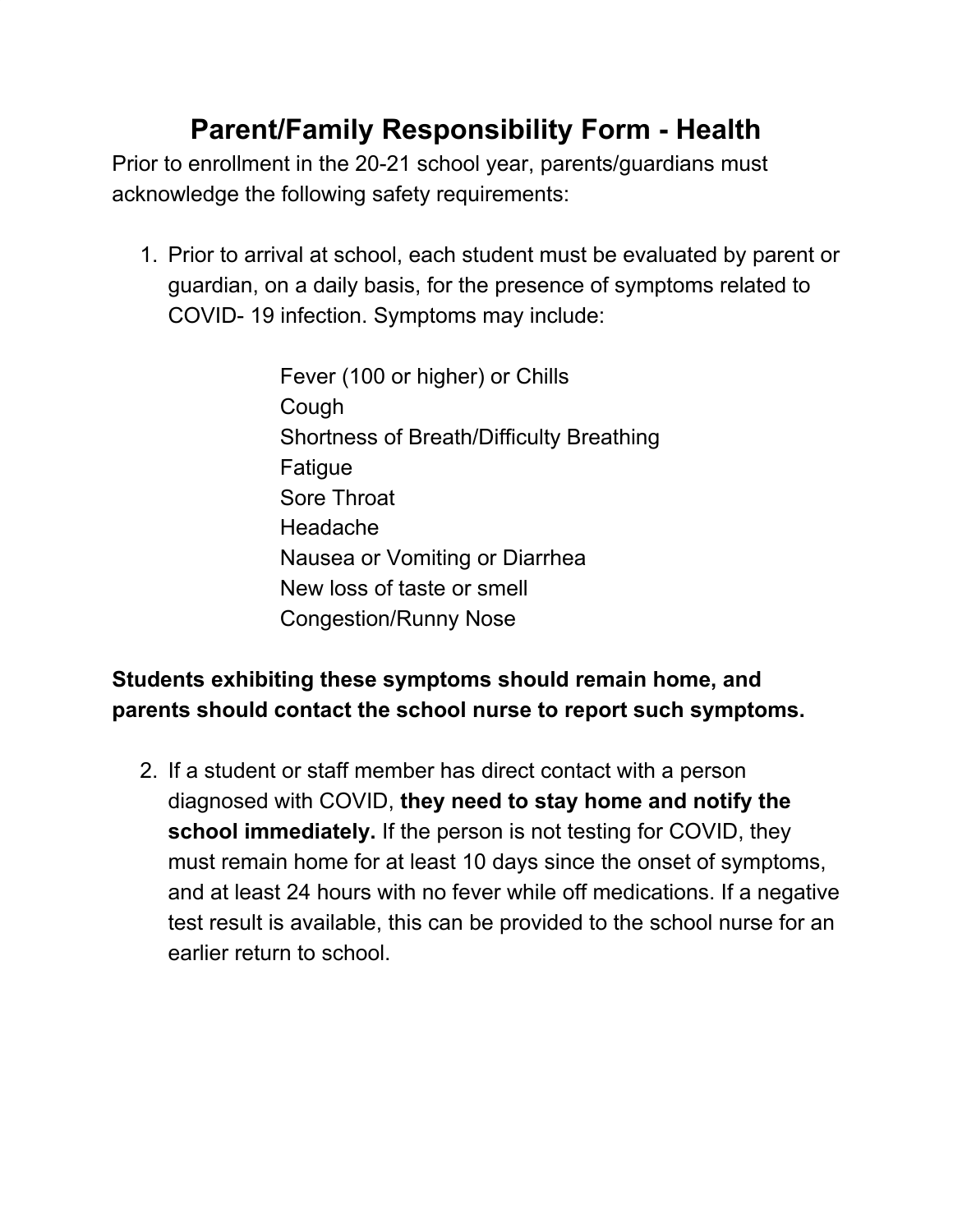- 3. Families/students are required to follow the mandated quarantine requirements issued by the Governor as an executive order on July 21, 2020. This includes not attending school during the 14-day required period, upon arrival to Connecticut from a State on the travel advisory list. A list of States can be found here: CT Travel [Advisory](https://portal.ct.gov/Coronavirus/travel)
- 4. In order to ensure the safety of all students and staff, irregular visits to our school clinics will be strictly triaged. During the current emergency health pandemic, our clinics will not be treating conditions such as: typical bug bites, chapped lips, minor scratches, loose teeth, old injuries, etc. Classrooms will be equipped with basic first aid materials and supplies. **Please send your child to school with the proper treatments for any of the above or similar conditions.**
- 5. The school district will report ANY suspected cases of COVID 19 for students or staff to the Ledge Light Health District. Please discuss with your child the importance of accurate reporting, as well as the accuracy of information he or she may share with classmates or school staff. All communication of suspected cases should be reported by the parent or guardian directly to the school nurse.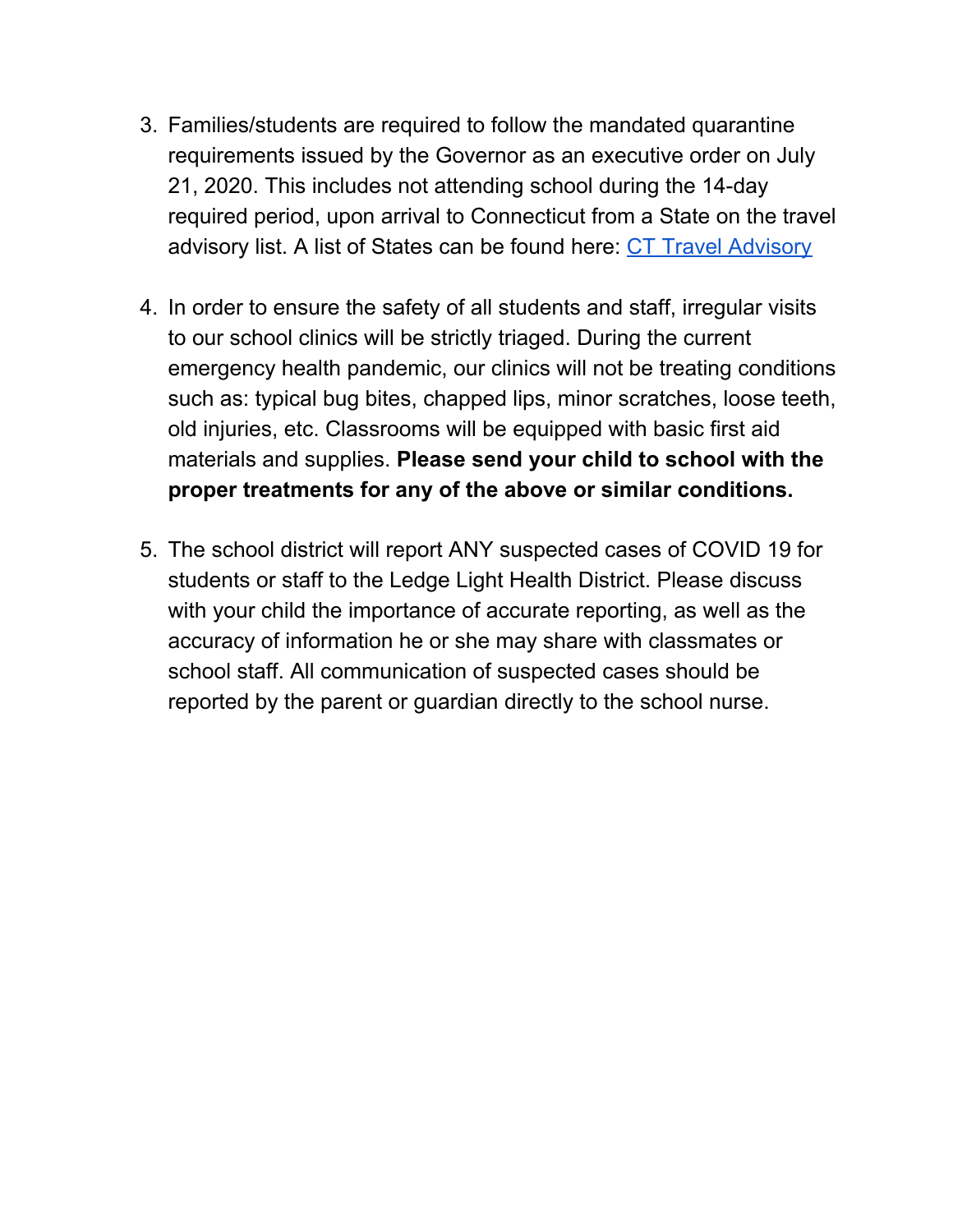# **Parent/Family Responsibility Form - Academic**

### **Full Distance Learning Program Participants**

Parents/family members with children participating in the temporary full distance learning program acknowledge the critical role they play in creating a successful distance learning environment for their child. Parents and families of children in the full distance learning model are responsible for:

- Supervising their children in the online learning environment
- Ensuring regular attendance in all synchronous learning sessions
- Supporting student engagement in all learning activities (synchronous and asynchronous)
- Providing the school/district with a minimum of one week's written notice should the parent/family wish to switch to the hybrid model (form available on the school website)
- Complying with directives from the Connecticut State Department of Education (CSDE) and the Stonington Public Schools to return to an in person instructional model when the temporary distance model is no longer needed
- Notifying the school nurse of any symptoms consistent with COVID-19 their child is displaying or any positive diagnosis of COVID-19.
- Notifying the school of any reason from an absence from synchronous learning sessions.
- Allowing the child to participate in state-wide assessments in person should the assessments be administered per a directive from CSDE
- Communicating with the classroom teacher with any concerns
- Transporting their child to and from any extracurricular activities